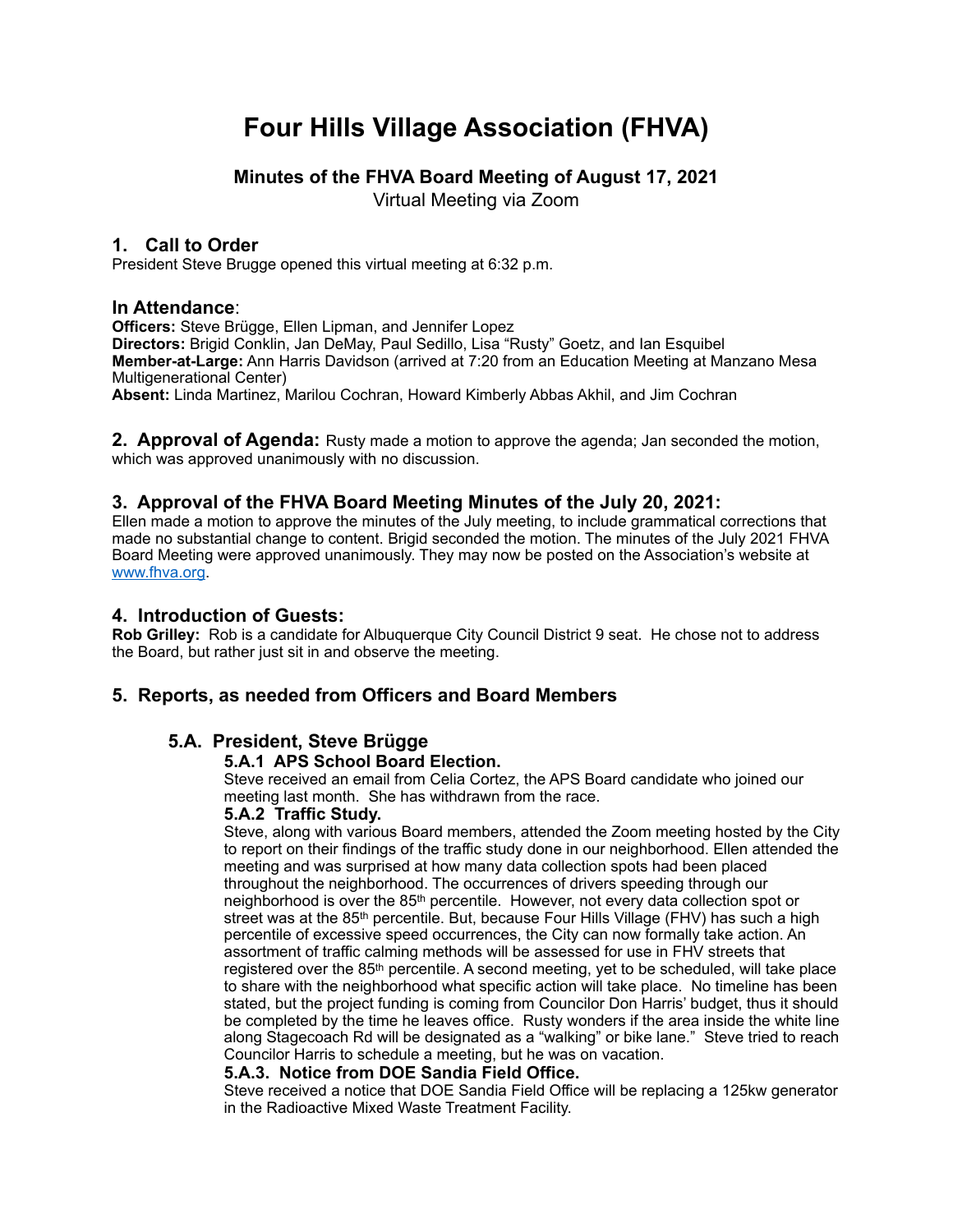#### **5.A.4. Zoning Ordinance.**

A business in Tijeras Canyon has requested a mobile liquor license.

#### **5.A.5. Next Board Election.**

Steve shared that he will not be running for re-election to the FHVA Board. He has been on the Board for 6 years, and he believes it is time for others to take a turn.

## **5.B. Vice President, Ellen Lipman**

#### **5.B.1 Traffic Study.**

Ellen attended the Traffic Study meeting, along with Steve and other Board members. She wonders if the study included north Four Hills Road and if the speeding on that section will be addressed. Steve replied that the traffic was observed on that road, but not north of the bridge.

## **5.C. Treasurer, Linda Martinez**

Linda was absent, but she provided a report to Steve who shared the following:

#### **5.C.1 Account Balances.**

The FHVA checking account balance is \$11,515.43. The only bill that was paid from this account in August was the FHVA Directory for \$802.02. Our Money Market account has \$23,323.88 and earned interest payment of \$0.20.

## **5.D. Secretary, Jennifer Lopez**

#### **5.D.1.**

Jennifer thanked the Board for being such careful proofreaders of the previous month's minutes. She appreciates any participation and feedback in the process of drafting the minutes.

## **5.E. Government Affairs Director, Abbas Akhil**

Abbas had planned on attending but is engaged in assisting Afghan refugees. No report was sent.

## **5.F. Security Director, Paul Sedillo**

**5.F.1.** Police activity is ongoing at 1008 Cuatro Cerros where the homicide occurred. Someone is still living in the home. APD and IPS regularly check on the home. Apparently, one person is living in the shed and two are living in the home. The residence has major tax liens. Jan is attempting to retrieve tax, title, and ownership records from the county. Commander Collins says the case is not officially classified as a homicide and the case is still under review.

**5.F.2.** Rusty asked if the box on the light pole at the bust stop on Wenonah could possibly be a gunshot detector. It took 3 days to install.

**5.F.3.** The director of the Singing Arrow Community Center talked to the Community Policing Council regarding security at the facility. Extra exterior lighting will be installed. No mental health or social services will housed or offered at the site.

# **5.G. Public Relations & Real Estate Director, Jan DeMay.** As of the last 30 days, the real estate numbers are as follows:

**5.G.1 Active Listings**: 5 in Four Hills Village at an average of \$167.66 per sq. ft.

- **5.G.2 Pending Sales**: 8 in Four Hills Village at an average of \$167.72 per sq. ft.
- **5.G.3 Closed**: 3 sales closed in Four Hills Village at an average of \$170.25 sq. ft.

**Potential buyers are asking about the uptick in crime in Four Hills Village.** The group, Women Taking Back Our Neighborhood, is teaming with Nob Hill to obtain federal funds for all of Rt. 66 that can focus on crime prevention.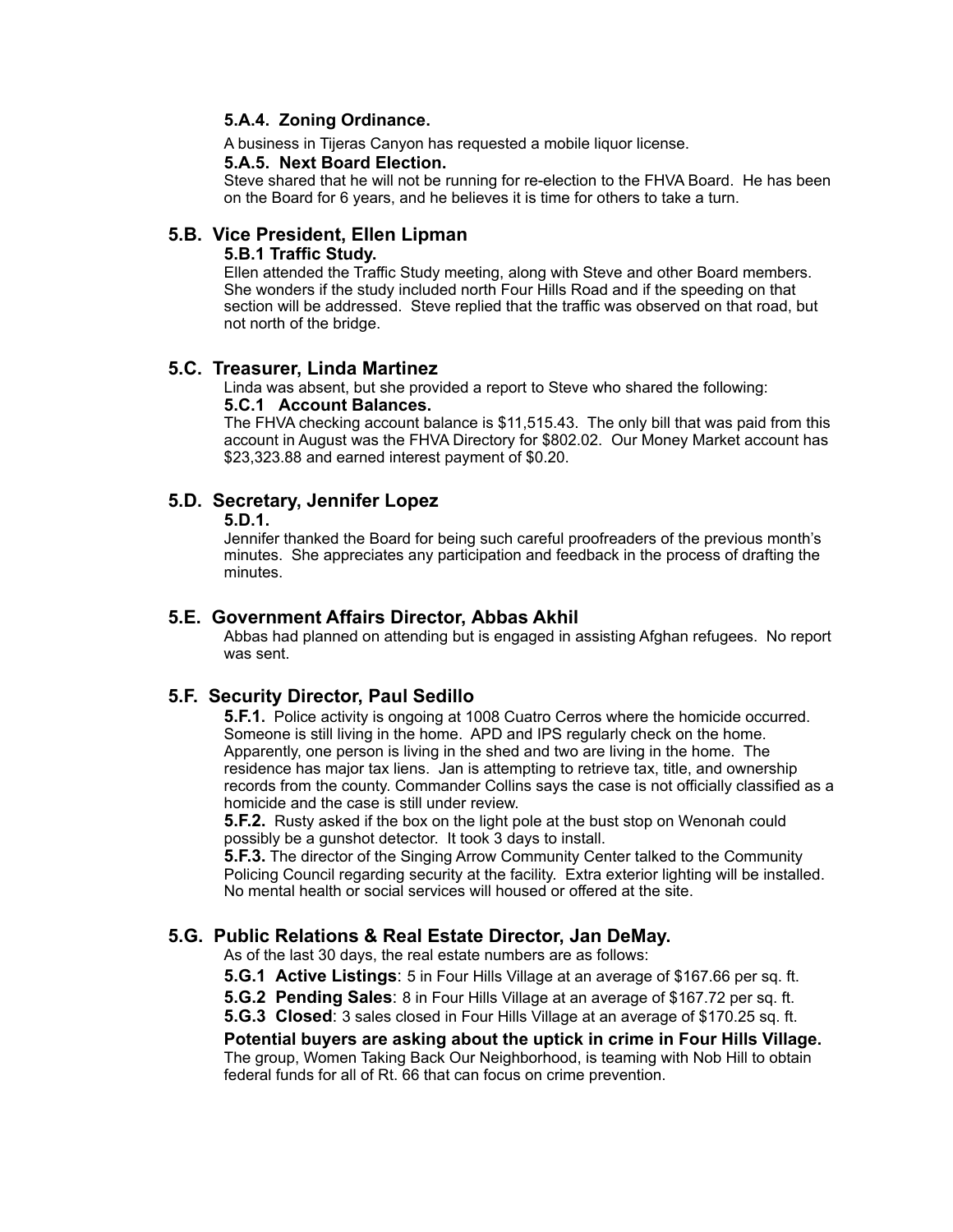## **5.H. Open Space Director, Rusty Goetz.**

#### **5.H.1 Recycling Centers**

The Manzano Mesa Multigenerational Center no longer has recycling units. The closest one to us now is at Paseo Del Norte and Ventura. There is one at Juan Tabo and Candelaria, but it is smaller.

#### **5.H.2. Pressure Reduction Valve.**

The city is in the process of servicing the pressure reduction valve throughout the city. **5.H.3. National Night Out.** 

Colleen McRoberts, the Open Space Superintendent for the city, attended the NNO and shared her map of the Tijeras Canyon Open Space with Rusty. Rusty pointed out some errors on the map and will meet with Ms. McRoberts to make the corrections.

#### **5.H.4. Eradication of Weeds**

Rusty will work with Alyssa O'Brien to schedule a training on how to properly eradicate the Russian Thistle and goatheads in our open space.

#### **5.H.5. Erosion from the Recent Rains.**

Abbas had expressed some concerns about the drainage systems throughout FHV. According to Rusty, "We are good!" The only homes that have difficulties with drainage are the ones that are not properly terraced. Most of our runoff is from KAFB which is a straight concrete arroyo. There is nothing to stop the water. The areas with natural vegetation are fine.

#### **5.H.6. Shred Event**

Our next Shred Event will be on September 11, 2021 from 9-12 at Rusty Goetz's home. Don't be afraid to step up and assist her.

# **5.I. Publications Director, Brigid Conklin.**

#### **5.I.1 The Fall 2021 edition of the FHVA newsletter, The Chronicle.**

Two full page and three half page adds have been sold. This edition will be in full color and will be sent to all FHV homeowners. Please have your articles to me by August 30.

## **5.J. Membership Director, Marilou Cochran Absent, no report.**

#### **5.K. Webmaster, Howard Kimberly**

#### **5.K.1 Website Traffic**

Over the last 30 days, our website has had 344 unique visits and 774 page views. At least some of the increased traffic is due to the development of on-line membership registration for 2022 and doesn't necessarily indicate increased popularity of the website.

#### **5.K.2 Online Membership**

On-line membership is progressing on schedule. Beta testers have completed testing of the on-line form (without payment). Here are upcoming milestones:

• Review new processes needed for primary board-member stakeholders (i.e.,

membership, publications, and treasurer) in early September.

• Beta testing of on-line payments in early September.

• Going live with the on-line membership form in mid-September.

 - Howard would like any willing board members to sign up for 2022 membership at this time. This will help us verify that our processes are working properly utilizing real data and real payments.

• Publicly announcing the on-line membership form in early October.

#### **5.K.3 Pending Website Changes**

• Post Rusty's article from The Chronicle (summer 2021 edition).

## **5.L. Education & Youth Affairs Director, Ian Esquibel**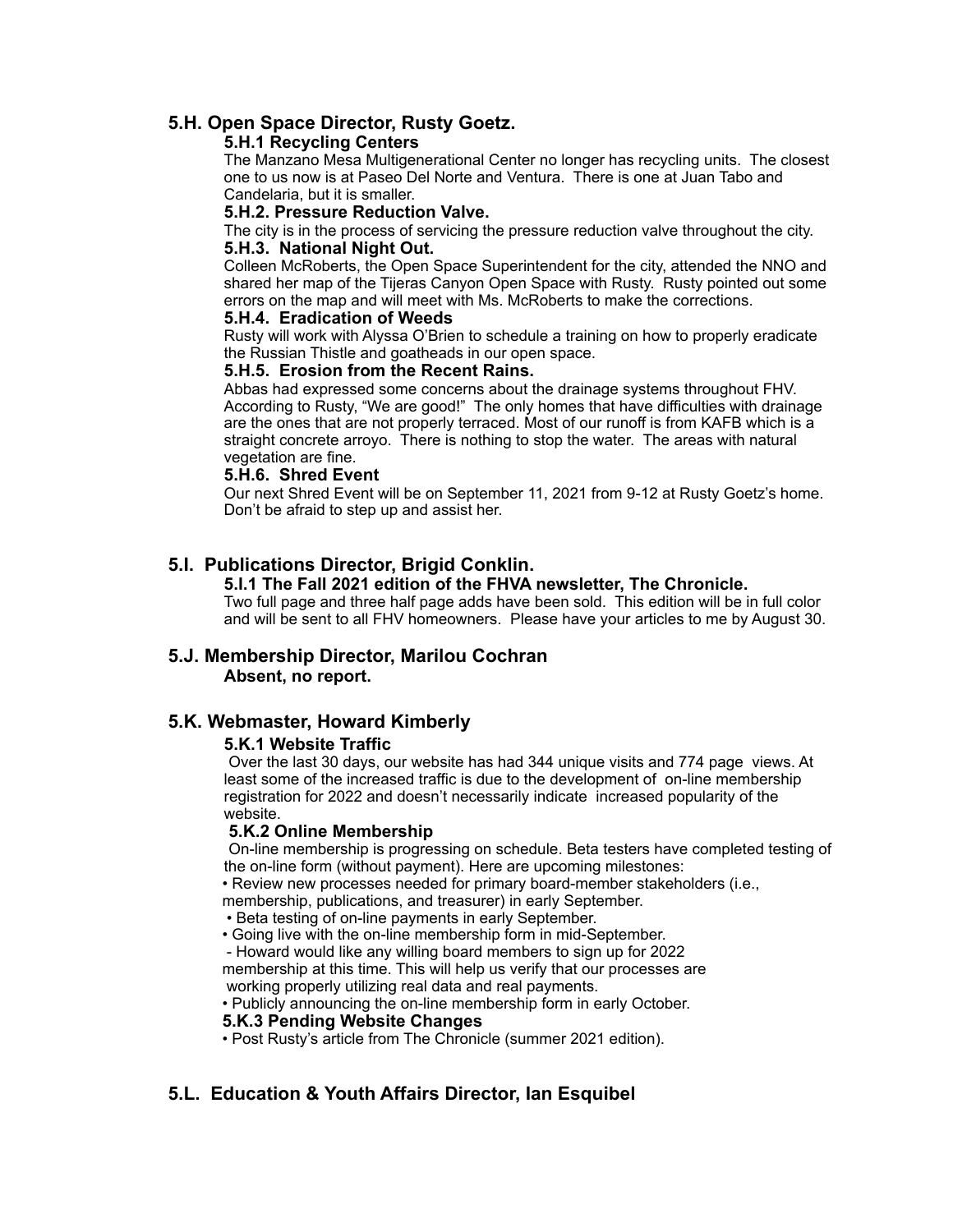#### **5.L.1 The FHVA Education & Youth Affairs Committee.**

A monthly meeting is held to facilitate networking between families with children. Each month we try to do an activity such as geocaching. In September we will attend a NM United soccer game. We are trying to be responsive to parents' education concerns and find answers regarding school choice.

## **5.M. Member-At-Large, Ann Harris Davidson**

### **5.M.1 Damage to the Four Hills Arroyo.**

Ann reported that the heavy rain storm (and subsequent runoff torrent) on Sunday evening (August 15, 2021) caused significant damage to the concrete base of the Four Hills Arroyo at the point behind the home at 1509 Catron Avenue. A concrete slab 18ft by 20ft has been cracked across its center and lifted, and a 3ft by 9.25ft piece of the next slab has been broken off and shifted. Determining responsibility for the repair is complicated, as the Albuquerque Metropolitan Area Flood Control Authority (AMAFCA) claims no responsibility for arroyos in Four Hills Village and the damage is not on land that is in the City of Albuquerque, being on unincorporated land in that is in Bernalillo County -- and which happens to be privately owned by 1509 Catron Avenue, as there is no Drainage & Utility Easement at this location (notwithstanding the existence of a concreted arroyo). On August 16, 2021, Ann emailed the details, with photos, to AMAFCA, the County, the City, and the homeowners.

## **5.N. Past-President, Jim Cochran.**

#### **Absent, no report.**

## **6. Committee Reports**

## **6.A. Membership Committee, Rusty Goetz**

#### **6.A.1 Survey of FHV.**

With Steve and Ann's help, a set of refined questions have been constructed in order to hopefully ascertain how the FHVA can better serve our community. We hope to place them in an email and on NextDoor. The ten questions will give us a flavor of what FHV residents want the Association to tend to. By placing the questions in the Chronicle, in an email, and on ND, we hope to reach people in possession of varying skill sets who can answer in the manner in which they are comfortable. The next membership committee meeting will be held on August 25, from 6-7pm.

## **6.B. Education and Youth Affairs Committee, Ian Esquibel**

#### **6.B.1 Next Meeting**

Our next meeting will be on August 19.

#### **7. Unfinished Business**

#### **7.A. Future Meetings. Steve Brugge**

COVID numbers are rising in our county. Because of this, our next meeting will be via Zoom.

#### **7.B. Adopt a Median. Ann Harris Davidson**

The City of Albuquerque's Adopt-A-Median Program is run by the City's Solid Waste Department under "Keep Albuquerque Beautiful" (505-761-8334). At the July 2021 FHVA Board Meeting, this Board voted to have the FHVA adopt the median at the "Y" entrance to Four Hills Village, so Ann acted on this vote by contacting the program. Unfortunately, in the phone conversation between Ann and Erica Davalos (of Keep Albuquerque Beautiful) on July 27, 2021, Erica confirmed that the Adopt-A-Median program has been suspended until at least January 2022. Thus, this item will be suspended from the agenda until early next year. Rusty asked why can't we Adopt a Median privately within our own neighborhood? We can put up a sign that states, "Your FHVA taking care of your neighborhood." Paul believes in addition to cleaning that we could plant some flowers at the Y.